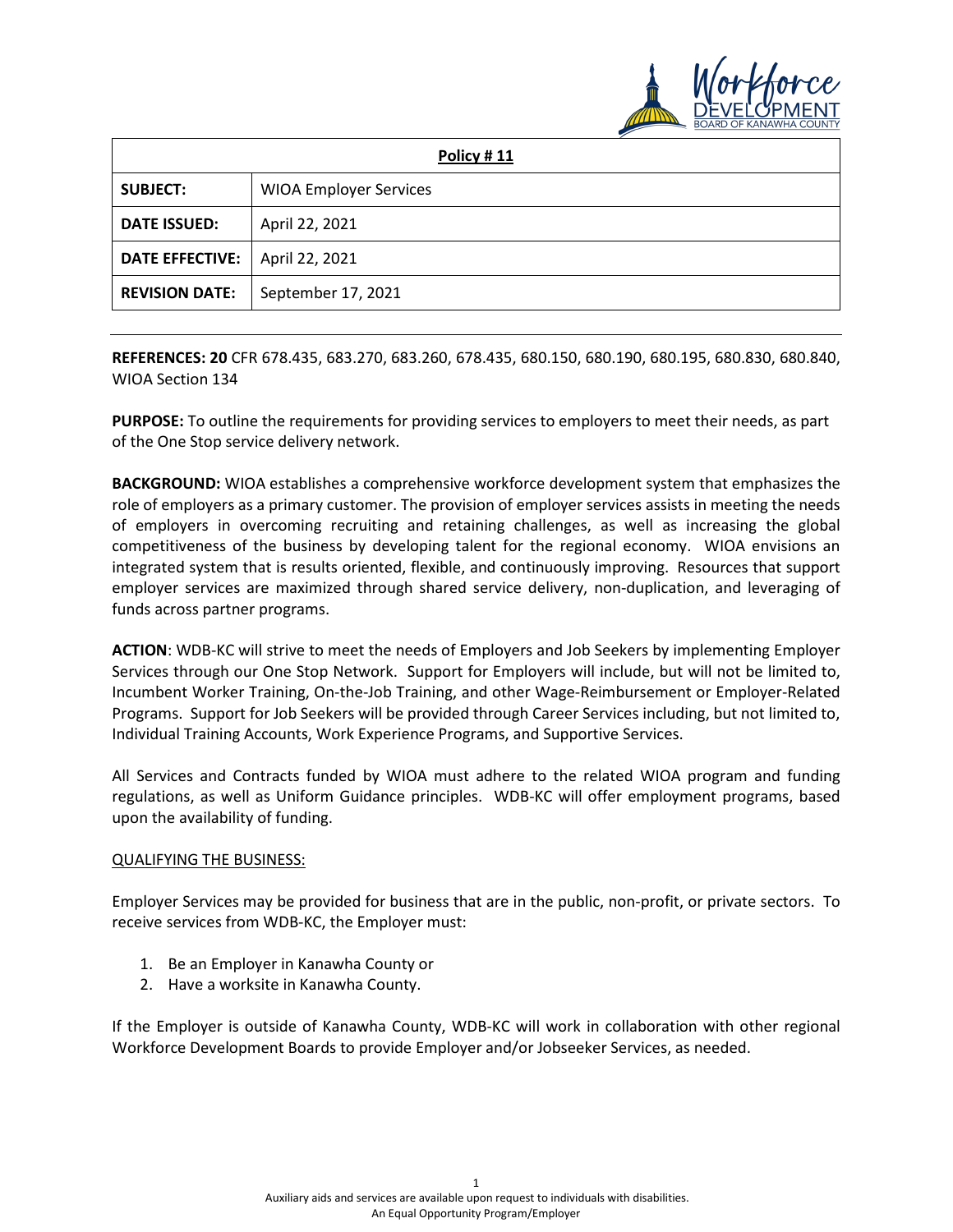

The Employer must provide to WDB-KC:

- 1. Federal Tax ID Number ("FEIN"), and
- 2. Unemployment Compensation Insurance Account Number
- 3. Completed WDB-KC Employer Services application *(Attachment A)*
- 4. Roster of all current employees.

WDB-KC will verify Unemployment and Workers' Compensation coverage.

### ASSURANCES AND CERTIFICATIONS:

Employers must comply with the following:

- Be in compliance with all appropriate state and federal tax requirements (WC, UI, etc.)
- Comply with the regulations defined in the Fair Labor Standards Act, as well as any other pertinent federal, state, and local employment laws.
- Adhere to all regulations relating to anti-discrimination and equal opportunity.
- Adhere to provisions related to the avoidance of sexual harassment
- Ensure the safety for all parties involved, as it relates to the work activities and the overall work experience opportunity.
- Program participants engaged in a paid work experience through WIOA services should not unfavorably impact current employees from employment opportunities.
- Participants in a paid work experience must not be employed to carry out the construction, operation, or maintenance of any part of a facility that is intended for sectarian instruction or as a place for religious worship.

## EMPLOYER SERVICES PROGRAMS:

## A. INCUMBENT WORKER TRAINING (IWT):

Incumbent Worker training provides both workers and employers with the opportunity to build and maintain a quality workforce. Incumbent worker training can be used to help avert potential layoffs of employees, or to increase the skill levels of employees so they can be promoted within the company and create backfill opportunities for the employers. For purposes of WIOA Section 134(d)(4)(B), incumbent worker training is training:

- a. Designed to meet the special requirements of an employer (including a group of employers) to retain a skilled workforce or avert the need to lay off employees by assisting the workers in obtaining the skills necessary to retain employment.
- b. Conducted with a commitment by the employer to retain or avert the layoffs of the incumbent worker(s) trained.

WDB-KC will reserve no more than 20% of total Adult and Dislocated Worker program funding per program year towards IWT.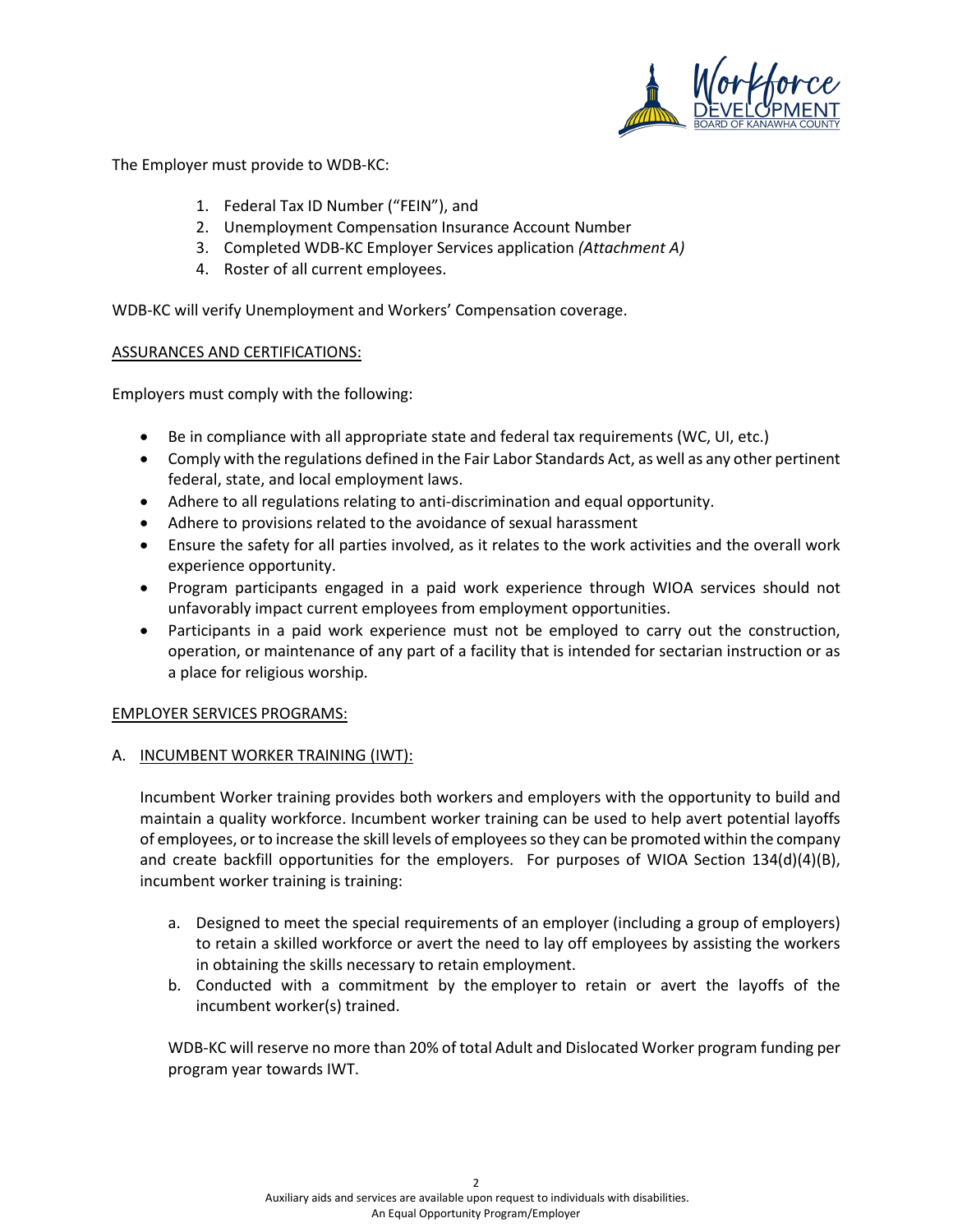

For an Individual to qualify as an incumbent worker, the incumbent worker needs to:

- a. be employed,
- b. meet the Fair Labor Standards Act requirements for an employer-employee relationship, and
- c. have an established employment history with the employer for 6 months or more, with the following exception:
	- In the event that the incumbent worker training is being provided to a cohort of employees, not every employee in the cohort must have an established employment history with the employer for 6 months or more as long as a majority of those employees being trained do meet the employment history requirement. An incumbent worker does not have to meet the eligibility requirements for career and training services for adults and dislocated workers under WIOA, unless they also are enrolled as a participant in the WIOA adult or dislocated worker program.

Under WIOA secs. 134(d)(4)(C) and 134(d)(4)(D)(i)-(iii), employers participating in incumbent worker training are required to pay the non-Federal share of the cost of providing training to their incumbent workers. Employers will be reimbursed the WIOA (federal) share. The employer share is based on the size of the workforce (wages paid to the trainee while in training can be included a part of that share) as follows:

- At least 10% of the cost for employers with 50 or fewer employees
- At least 25% of the cost for employers with 51 to 100 employees
- At least 50% of the cost for employers with more than 100 employees

## B. CUSTOMIZED TRAINING (CT):

Per CFR 680.760, Customized Training is training:

- a. That is designed to meet the special requirements of an employer (including a group of employers);
- b. That is conducted with a commitment by the employer to employ an individual upon successful completion of the training; and
- c. For which the employer pays for a significant cost of the training.

Customized training of an eligible employed individual may be provided for an employer or a group of employers when:

- a. The employee is not earning a self-sufficient wage or wages comparable to or higher than wages from previous employment;
- b. The requirements in § 680.760 are met; and
- c. The customized training relates to the introduction of new technologies, introduction to new production or service procedures, upgrading to new jobs that require additional skills, workplace literacy, or other appropriate purposes.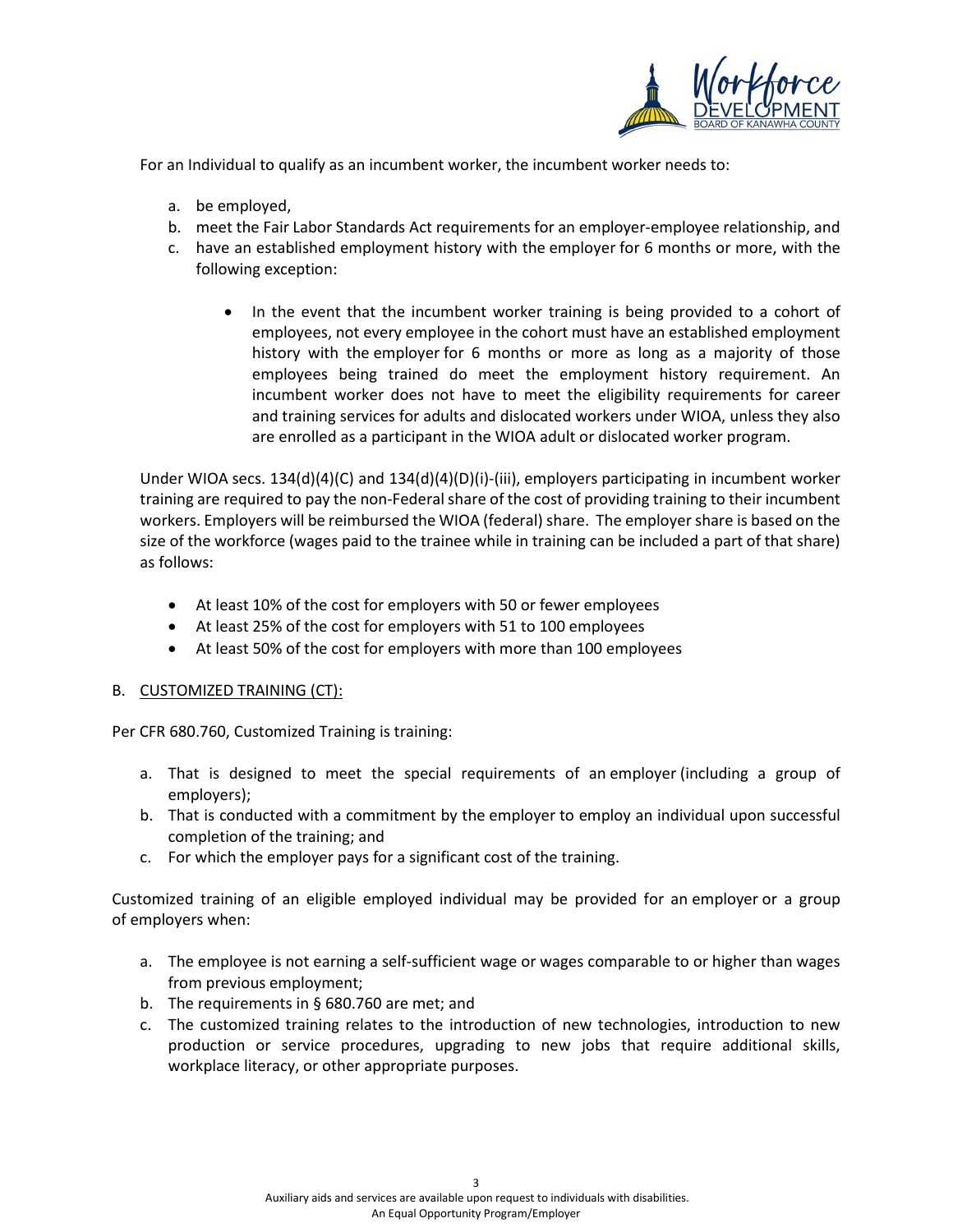

#### C. TRANSITIONAL JOBS (TJs):

A transitional job is one that provides a limited, subsidized work experience for those individuals with barriers to employment because of chronic unemployment or inconsistent work history. These jobs are designed to enable an individual to establish a work history, demonstrate work success, and develop the skills that lead to unsubsidized employment.

Transitional Jobs program should have at a minimum the following 3 components:

- 1. Paid work experience (i.e., 3 days per week)
- 2. Classroom or Occupational Skills training (i.e., soft skills, occupational skills, etc.)
- 3. Supportive services

WDB-KC will reserve no more than 10% of total Adult and Dislocated Worker program funding per program year towards TJs.

WDB-KC Transitional Jobs Contract Requirements & Limitations:

- 1. Individuals participating in TJs must be enrolled with WFWV as a Jobseeker
- 2. Individuals must meet WIOA Adult or Dislocated Worker eligibility guidelines, and have barriers to employment, such as:
	- a. History of chronic unemployment or inconsistent work history
	- b. Ex-Offenders
	- c. Persons in recovery from substance use disorders, or
	- d. Enrolled in alternative sentencing arrangements like drug courts
- 3. Individual has an Individual Employment Plan (IEP) that documents evaluation of skills, abilities and barriers to employment, and outlines the individual's goals for employment
- 4. TJ contracts are limited to no more than 26 weeks.
- 5. Employers who have been in business 6 months or less, WDB-KC will provide funding based upon a 3 to 1 ratio of employees to participants. Employers who have been in business longer than 6 months will not be restricted to the employee-participant ratio.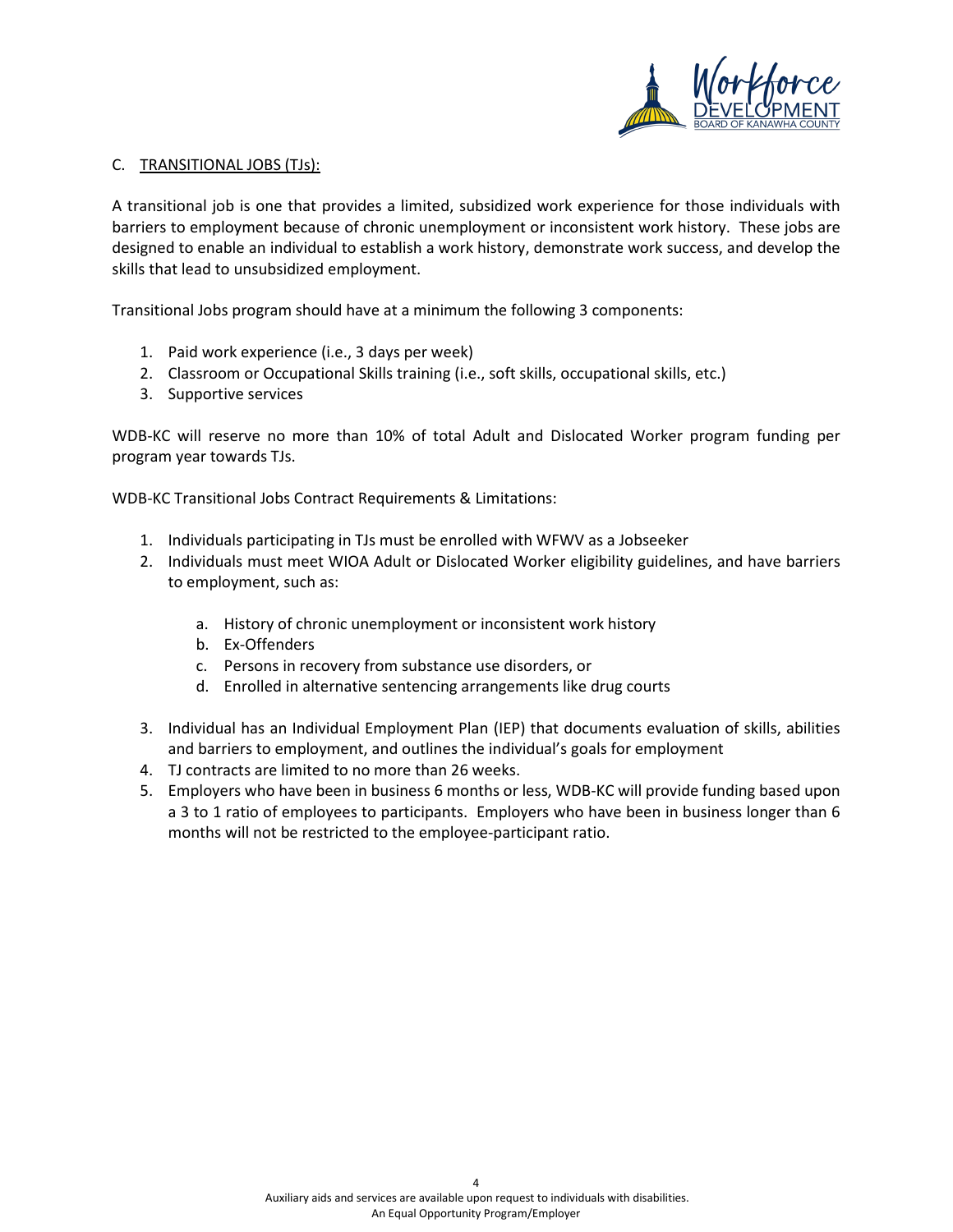

### D. ON-THE-JOB TRAINING (OJT):

On-the-Job is a type of training that is provided by an employer to a participant (Jobseeker). During the training, the participant is engaged in productive work in a job for which the customer is paid, and the training provides the knowledge or skills essential to the full and adequate performance of the job.

The following factors must be considered when writing an OJT contract:

- 1. The characteristics of the participant(s) with an emphasis on barriers to employed as defined in WIOA Section 3(24).
- 2. The quality of the employer-provided training (an industry recognized credential, advancement opportunities, etc.).
- 3. The number of participants the employer agrees to sponsor.
- 4. The wage and benefit level of the participant (both during and after completion of the OJT).
- 5. The OJT position is an in-demand occupation as defined by WIOA Section 3(23) and determined by WorkForce WV labor market information.

OJTs may be written concurrently or consecutively with Individual Training Accounts (ITAs) and must be limited to the time necessary for a participant to become proficient in the occupation for which the participant is receiving training.

## WDB-KC On-the-Job Training Guidelines:

- 1. Individuals participating in OJTs must be enrolled with WFWV as a Jobseeker
- 2. Individuals must meet WIOA Adult or Dislocated Worker eligibility guidelines
- 3. Duration of training shall be no more than 6 months (1,040 hours maximum) and should be based on individual assessments of the participant's background, skills, and barriers to employment.
- 4. If the individual is employed, the OJT contract may be written if:
	- a. The employee is not earning a self-sufficient wage (WDB-KC Policy #1, Att. A)
	- b. WIOA eligibility guidelines are met; and
	- c. The OJT relates to the introduction of new technologies, introduction to new production or service procedures, upgrading to new jobs that require additional skills, or workplace literacy.
- 5. OJTs must not be written with an employer who has previously exhibited a pattern of failing to provide OJT Trainees with continued long-term employment. (20 CFR 680.700(b)).
- 6. Employers who have been in business 6 months or less, WDB-KC will provide funding based upon a 3 to 1 ratio of employees to participants. Employers who have been in business longer than 6 months will not be restricted to the employee-participant ratio.

## Determining Training Duration - Specific Vocational Preparation (SVP):

Training will be limited to a period of time required for a Trainee to become proficient in the position related to the training plan. Training duration is negotiated with the Employer on the basis of the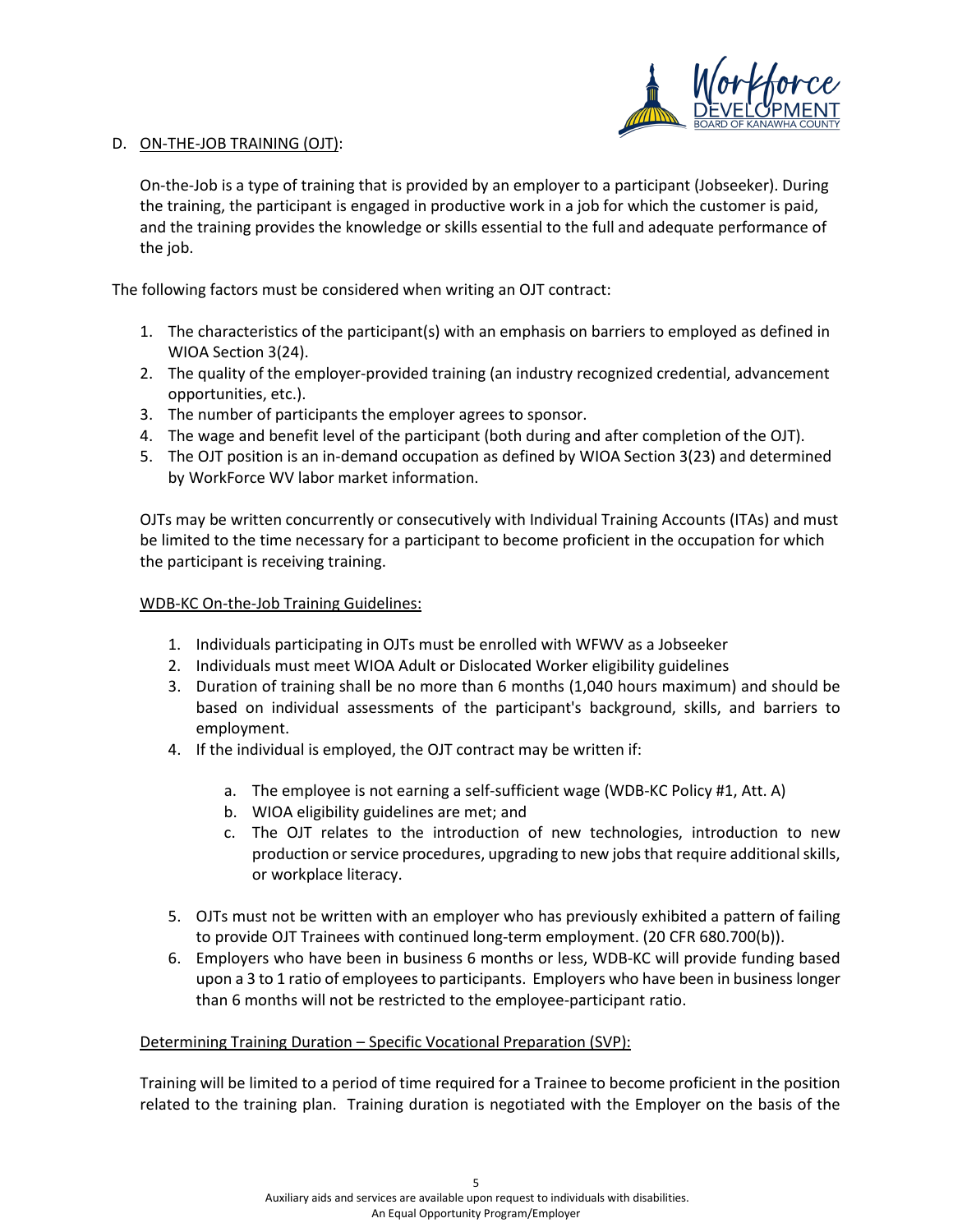skills that need to be learned to perform the job at a level comparable to an employee who would be hired without the need



for OJT. An upper limit for training duration is established using the Specific Vocational Preparation (SVP) estimates for occupations in the U.S. Department of Labor at [http://www.occupationalinfo.org/appendixc\\_1.html#II.](http://www.occupationalinfo.org/appendixc_1.html#II)

WDB-KC will allow up to 50% wage reimbursement for On-the-Job Training contracts.

# E. APPRENTICESHIPS:

Apprenticeships are a proven model of job preparation that combines paid on-the-job training (OJT) with related instruction to progressively increase workers' skill levels and wages.

WDB-KC supports Registered Apprenticeships and Industry-Recognized Apprenticeships through:

- 1. Individual Training Accounts (ITAs),
- 2. Incumbent Worker Training (IWT),
- 3. Customized Training (CT), and
- 4. On-the-Job Training (OJT)

## USE OF FUNDS FOR EMPLOYER SERVICES:

The following Employer Services must be made available to employers through the One Stop Network:

- A. Labor exchange activities including appropriate recruitment and other business services on behalf of employers.
- B. Provision of workforce and Labor Market Employment Statistical Information, including:
	- Job vacancy listings in labor market areas.
	- Information on job skills necessary to obtain the vacant jobs listed.
	- Information relating to local in demand occupations and the earnings, skill requirements, and opportunities for advancement in those jobs.
- C. Customized Services: Customized employer services are services that may be provided to employers, employer associations, or other such organizations. Customized services are not required to be provided but may be provided based upon the local area's financial and administrative ability to provide or procure such services. These services should be tailored for specific employers and may include:
	- Customized screening and referral of qualified participants in training services to employers.
	- Customized services to employers, employer associations, or other such organizations, on employment-related issues.
	- Customized recruitment events and related services for employers including targeted job fairs.
	- Human resource consultation services, including but not limited to assistance with: